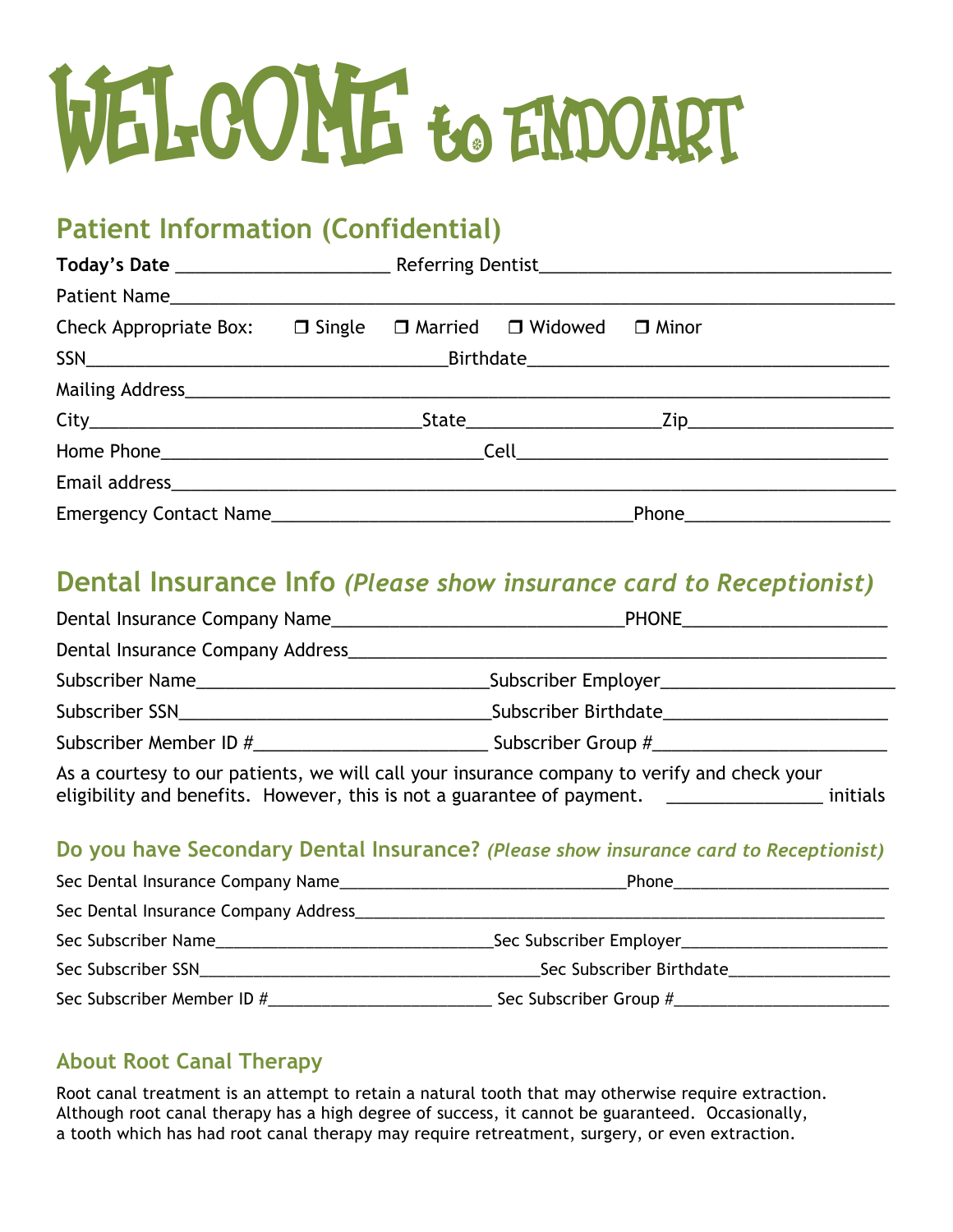## **Patient Medical History**

|    | Physician_                                                                                                                                                                                                                                            |                                                                                                                    |   |   |        |                           |                 |    |   |   |                   |        |              |                                                                                                                                                                                                                                |   |              |    |
|----|-------------------------------------------------------------------------------------------------------------------------------------------------------------------------------------------------------------------------------------------------------|--------------------------------------------------------------------------------------------------------------------|---|---|--------|---------------------------|-----------------|----|---|---|-------------------|--------|--------------|--------------------------------------------------------------------------------------------------------------------------------------------------------------------------------------------------------------------------------|---|--------------|----|
| 1. | Are you under medical treatment now? No Yesexplain briefly entitled and the control of the control of the control of the control of the control of the control of the control of the control of the control of the control                            |                                                                                                                    |   |   |        |                           |                 |    |   |   |                   |        |              |                                                                                                                                                                                                                                |   |              |    |
| 2. | Have you ever been hospitalized for a heart attack or stroke within the last year? No YesDate of hospitalization:                                                                                                                                     |                                                                                                                    |   |   |        |                           |                 |    |   |   |                   |        |              |                                                                                                                                                                                                                                |   |              |    |
| 3. | Have you ever regularly taken antibiotics prior to dental work BECAUSE OF cardiac transplants, mitral valve prolapse, artificial heart valves,<br>SBE, heart murmur, Rheumatic Fever, kidney dialysis, or joint replacement? No YesWhat did you take? |                                                                                                                    |   |   |        |                           |                 |    |   |   |                   |        |              |                                                                                                                                                                                                                                |   |              |    |
| 4. | Are you taking any ASPIRIN or BLOOD-THINNING medications? No YesBlood-thinning medication name:                                                                                                                                                       |                                                                                                                    |   |   |        |                           |                 |    |   |   |                   |        |              |                                                                                                                                                                                                                                |   |              |    |
| 5. |                                                                                                                                                                                                                                                       | Are you currently taking/have you ever taken biphosphonate medications such as Actonel/Fosamax/Zometa? No YesName: |   |   |        |                           |                 |    |   |   |                   |        |              |                                                                                                                                                                                                                                |   |              |    |
| 6. | Are you taking any medication(s) including non-prescription medicine?<br>No Yes If yes, please list medication names and dosages:                                                                                                                     |                                                                                                                    |   |   |        |                           |                 |    |   |   |                   |        |              |                                                                                                                                                                                                                                |   |              |    |
|    | MEDICATION NAME                                                                                                                                                                                                                                       |                                                                                                                    |   |   | Dosage |                           | MEDICATION NAME |    |   |   |                   | Dosage |              |                                                                                                                                                                                                                                |   |              |    |
| 7. | ALLERGIC REACTIONS: Have you ever had any ALLERGIC or ADVERSE REACTIONS to the following:                                                                                                                                                             |                                                                                                                    |   |   |        |                           |                 |    |   |   |                   |        |              |                                                                                                                                                                                                                                |   |              |    |
|    | Anesthetics (ie Lidocaine)                                                                                                                                                                                                                            |                                                                                                                    |   | Y | N      | Codeine                   |                 | Y  | N |   | Penicillin        | Y      | N            | Sulfa drugs                                                                                                                                                                                                                    | Y | $\mathsf{N}$ |    |
|    | Aspirin                                                                                                                                                                                                                                               |                                                                                                                    |   | Y | N      | Latex Rubber              |                 | Y  | N |   | Other antibiotics | Y      | N            |                                                                                                                                                                                                                                |   |              |    |
| 8. | Do you have OR have you had any of the following?                                                                                                                                                                                                     |                                                                                                                    |   |   |        |                           |                 |    |   |   |                   |        |              |                                                                                                                                                                                                                                |   |              |    |
|    | Allergies/Hay Fever                                                                                                                                                                                                                                   | Y                                                                                                                  | N |   |        | Fregu Tired/Easily Winded |                 |    |   | Υ | N                 |        |              | Mitral Valve Prolapse                                                                                                                                                                                                          | Y | N            |    |
|    | Anemia                                                                                                                                                                                                                                                | Y                                                                                                                  | N |   |        | Glaucoma/Eye Disease      |                 |    |   | Y | N                 |        | Osteoporosis |                                                                                                                                                                                                                                | Y | N            |    |
|    | Angina/Chest Pain                                                                                                                                                                                                                                     | Y                                                                                                                  | N |   |        | <b>Heart Attack</b>       |                 |    |   | Y | N                 |        | Pacemaker    |                                                                                                                                                                                                                                | Y | N            |    |
|    | Anxiety/Nerv Disorders Y                                                                                                                                                                                                                              |                                                                                                                    | N |   |        | <b>Heart Disease</b>      |                 |    |   | Y | N                 |        |              | <b>Prosthetic Heart Valve</b>                                                                                                                                                                                                  | Y | N            |    |
|    | Arrhythmia                                                                                                                                                                                                                                            | Y                                                                                                                  | N |   |        | <b>Heart Murmur</b>       |                 |    |   | Y | N                 |        |              | <b>Respiratory Problems</b>                                                                                                                                                                                                    | Y | N            |    |
|    | Asthma                                                                                                                                                                                                                                                | Y                                                                                                                  | N |   |        | Hemophilia                |                 |    |   | Y | N                 |        |              | <b>Rheumatic/Scarlet Fever</b>                                                                                                                                                                                                 | Y | N            |    |
|    | Cancer                                                                                                                                                                                                                                                | Y                                                                                                                  | N |   |        | Hepatitis/Jaundice        |                 |    |   | Y | N                 |        |              | Sinus Problems                                                                                                                                                                                                                 | Y | N            |    |
|    | Chemo/Radiation Trmt Y                                                                                                                                                                                                                                |                                                                                                                    | N |   |        | High Blood Pressure       |                 |    |   | Y | N                 |        | Smoker       |                                                                                                                                                                                                                                | Y | N            |    |
|    | Congestive Heart Failure Y                                                                                                                                                                                                                            |                                                                                                                    | N |   |        | High Cholesterol          |                 |    |   | Y | N                 |        |              | <b>Stomach Ulcers/Colitis</b>                                                                                                                                                                                                  | Y | N            |    |
|    | Delay in Healing                                                                                                                                                                                                                                      | Y                                                                                                                  | N |   |        | HIV/AIDS Infection        |                 |    |   | Y | N                 |        | Stroke       |                                                                                                                                                                                                                                | Y | N            |    |
|    | <b>Diabetes</b>                                                                                                                                                                                                                                       | Y                                                                                                                  | N |   |        | Immune System Problems    |                 |    |   | Y | N                 |        |              | Swollen Ankles                                                                                                                                                                                                                 | Y | N            |    |
|    | Emphysema                                                                                                                                                                                                                                             | Y                                                                                                                  | N |   |        | Joint Replacement         |                 |    |   | Y | N                 |        |              | TMJ Syndrome                                                                                                                                                                                                                   | Y | N            |    |
|    | Epilepsy/Convulsions                                                                                                                                                                                                                                  | Y                                                                                                                  | N |   |        | Kidney Disease/Dialysis   |                 |    |   | Y | N                 |        | Tuberculosis |                                                                                                                                                                                                                                | Y | N            |    |
|    | <b>Excessive Bleeding</b>                                                                                                                                                                                                                             | Y                                                                                                                  | N |   |        | Leukemia                  |                 |    |   | Y | N                 |        |              | Not Listed: the contract of the contract of the contract of the contract of the contract of the contract of the contract of the contract of the contract of the contract of the contract of the contract of the contract of th |   |              |    |
|    | Fainting/Dizziness                                                                                                                                                                                                                                    | Y                                                                                                                  | N |   |        | <b>Liver Disease</b>      |                 |    |   | Y | N                 |        |              |                                                                                                                                                                                                                                |   |              |    |
| 9. | <b>WOMEN ONLY:</b>                                                                                                                                                                                                                                    |                                                                                                                    |   |   |        | Pregnant/May be pregnant? | Yes             | No |   |   | Nursing?<br>Yes   | No     |              | Oral contraceptives? Yes                                                                                                                                                                                                       |   |              | No |

## **Authorization and Release**

I certify that I have read and understand the above information to the best of my knowledge. The above questions have been accurately answered. I understand that providing incorrect information can be dangerous to my health.

I authorize the Endodontist to release any information, including the diagnosis and records of any treatment or examination rendered to me or my dependent during the period of such endodontic care, to insurance companies, health practitioners, or other parties requested by me.

I consent to treatment. I authorize and request my insurance company to pay directly to the Endodontist, insurance benefits otherwise payable to me. I understand that my dental insurance carrier may pay less than the actual bill for services. I agree to be responsible for payment of all services rendered on my behalf or my dependents, and I understand that a fee will be assessed if my account is referred to a collection agency.

\_\_\_\_\_\_\_\_\_\_\_\_\_\_\_\_\_\_\_\_\_\_\_\_\_\_\_\_\_\_\_\_\_\_\_\_\_\_\_\_\_\_\_\_\_\_\_\_\_\_\_\_\_\_\_\_\_\_\_\_\_\_\_\_\_\_\_\_\_\_\_\_\_\_\_\_\_\_\_\_\_\_\_\_\_\_\_\_\_\_\_\_\_\_ \_\_\_\_\_\_\_\_\_\_\_\_\_\_\_\_\_\_\_\_\_\_\_\_\_

\_\_\_\_\_\_\_\_\_\_\_\_\_\_\_\_\_\_\_\_\_\_\_\_\_\_\_\_\_\_\_\_\_\_\_\_\_\_\_\_\_\_\_\_ \_\_\_\_\_\_\_\_\_\_\_\_\_\_\_\_\_\_\_\_\_\_\_\_\_\_\_\_\_\_\_\_\_\_\_\_\_ \_\_\_\_\_\_\_\_\_\_\_\_\_\_\_\_\_\_\_\_\_\_\_\_\_ **Signature of patient** (or parent/guardian if minor child) **Printed Name Date**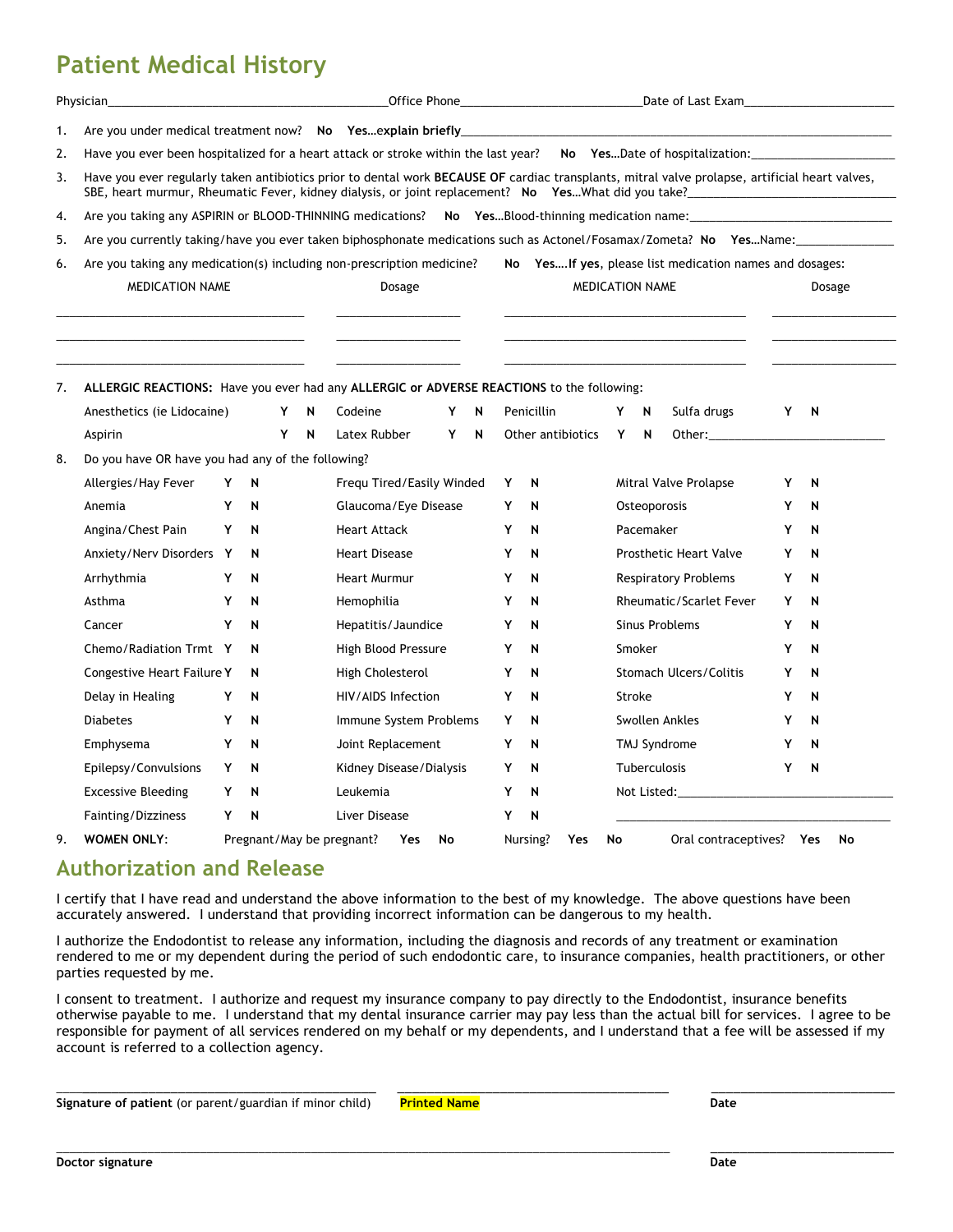

Missouri Professional Plaza 1277 E. Missouri Ave, Suite 202 Phoenix, AZ 85014 Tel: 602.297.1111 Fax: 602.297.1110 www.EndoArtAz.com

#### **INFORMED CONSENT FOR NON-SURGICAL ENDODONTIC THERAPY (ROOT CANAL THERAPY)**

#### PAGE 1

- 1. I consent to root canal therapy and the administration of local anesthetic as deemed necessary.
- 2. I understand the purpose of this treatment is to treat and possibly correct my diseased tooth.
- 3. I understand that extraction is an alternative treatment.
- 4. I understand that if my condition persists without treatment my present oral condition will probably worsen with time, and the risks to my health may include, but are not limited to: pain, swelling, infection, cyst formation, loss of supporting bone around my tooth/teeth, and premature loss of my tooth/teeth.
- 5. I understand that there are certain potential risks in any treatment, and that during root canal therapy the following risks include:
	- Postoperative discomfort lasting a few hours to several days for which medication will be prescribed if deemed necessary by the doctor.
	- Postoperative swelling in the vicinity of the treated tooth or facial swelling, either of which may persist for several days or longer.
	- Infection
	- Restrictive mouth opening, which lasts for several days but may last longer.
	- Failure rate of 5-10% for root canal and 10-20% for retreatment. If failure occurs, additional treatment will be required such as retreatment, apical surgery or extraction of the affected tooth. I also understand that there would be an additional cost for these procedures and I am responsible for those costs.
	- Breakage of root canal instruments in the tooth during treatment, which may be left in the treated root canal, require surgery for correction, or ultimately extraction.
	- Perforation of the root canal with instruments, which may require surgery for correction or extraction.
	- Fracture of porcelain on crown (cap) while preparing an opening in the crown for access to the root canals.
- 6. I understand that I am responsible to return to the office if the procedure is not finished in one visit.

 **PAGE 2 ON REVERSE…………….………**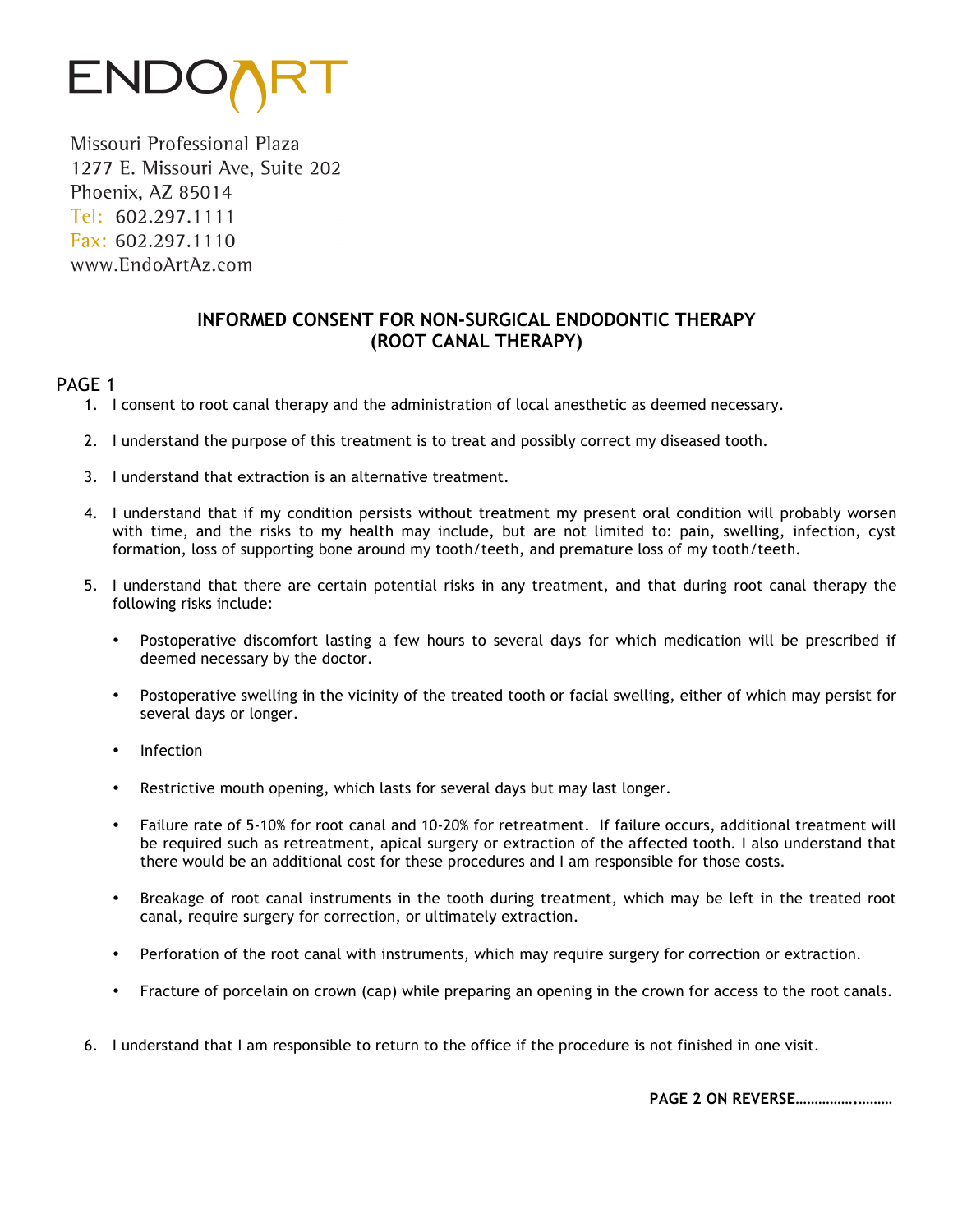#### PAGE 2

- 7. I understand that treatment may change during my endodontic procedure due to unanticipated circumstances i.e. calcified canals, obstructions not visible by x-rays, and/or additional canals. I also understand that there would be an additional cost for these procedures and I am responsible for those costs.
- 8. I understand that after root canal therapy, my tooth will require an additional restoration (post/core buildup/crown). I realize that should I neglect to return for proper restoration, there is an increased risk of failure of the root canal therapy, fracture of the tooth, and/or premature loss of the tooth.
- 9. I understand that I am to return in several months for a re-evaluation visit so the doctor can monitor the root canal treatment for further treatment as may be necessary. Non-compliance may result in pain or a disabling infection.

#### **DRUGS – MEDICATIONS - ANESTHESIA**

- 10. I understand that antibiotics, analgesics, and other medications may cause adverse reactions, some of which are, but are not limited to, redness and swelling of tissues, pain, itching, vomiting, and dizziness.
- 11. I understand that medications, drugs, and anesthetics may cause drowsiness, and lack of coordination, which may be increased by the use of alcohol or other drugs. I have been advised not to consume alcohol, not to operate any vehicle or hazardous device while taking medications/ and or drugs, or until fully recovered from their effects (this includes a period of at least twenty four hours after my release from surgery)
- 12. I understand that occasionally, upon injection of a local anesthetic, I may have prolonged, persistent anesthesia, numbness, and/or irritation to the area of injection.

\_\_\_\_\_\_\_\_\_\_\_\_\_\_\_\_\_\_\_\_\_\_\_\_\_\_\_\_\_\_\_\_\_\_\_\_\_\_\_\_\_\_\_\_\_\_\_\_\_\_\_\_\_\_\_\_\_\_\_\_ \_\_\_\_\_\_\_\_\_\_\_\_\_\_\_\_\_\_\_\_\_\_\_\_\_\_\_\_

**By signing below, I consent to treatment. I also state that I read and write English.**

**Patient Signature (or Parent/Guardian) Date**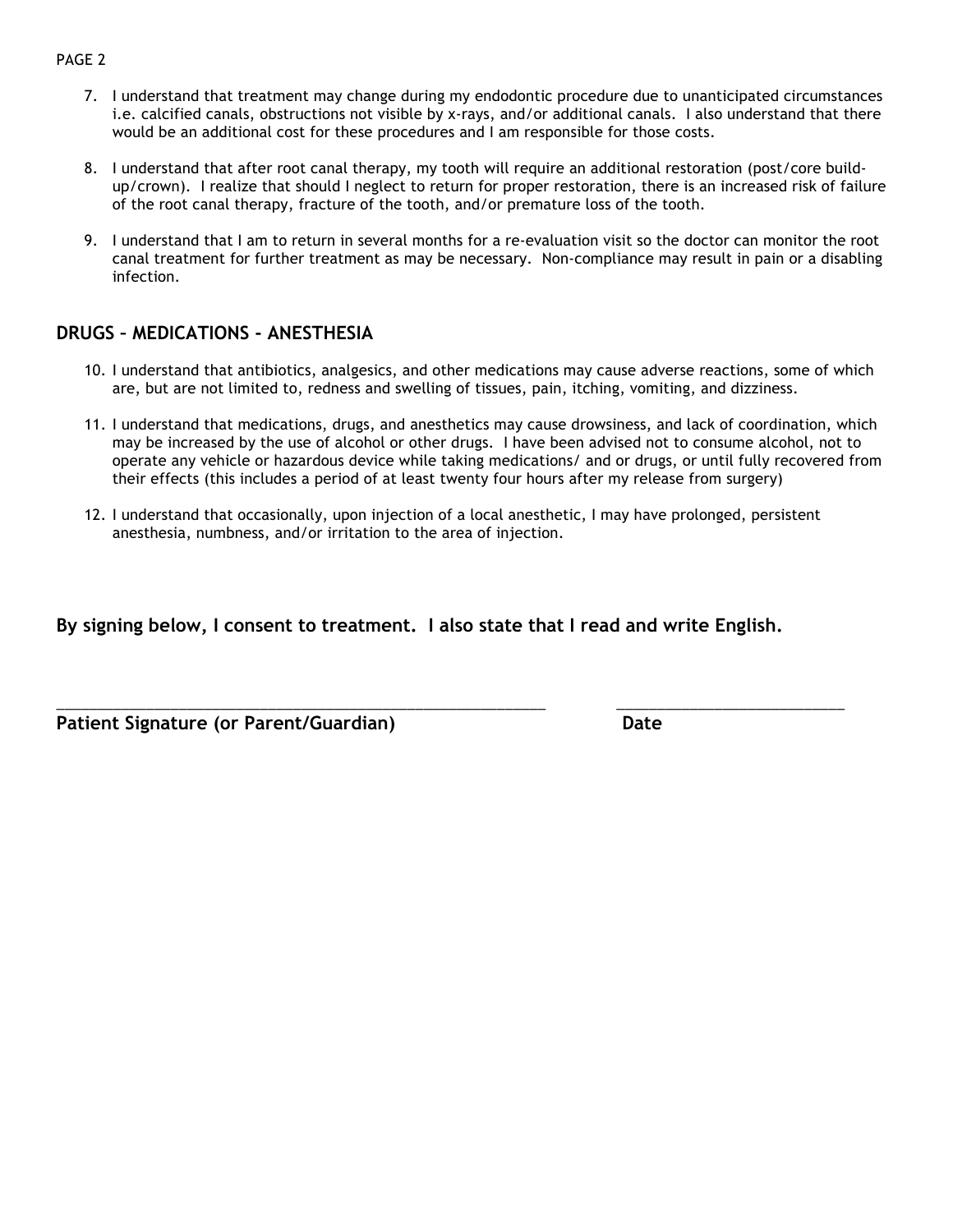

Missouri Professional Plaza 1277 E. Missouri Ave, Suite 202 Phoenix, AZ 85014 Tel: 602.297.1111 Fax: 602.297.1110 www.EndoArtAz.com

# **ACKNOWLEDGEMENT OF PRIVACY PRACTICES**

My signature confirms that I have been informed of my right to privacy regarding my protected health information, under the Health Insurance Portability and Accountability Act of 1996 (HIPAA). I understand that this information can and will be used to:

- **→** *Provide and coordinate my treatment among a number of health care providers who may be involved in that treatment directly and indirectly.*
- **→** *Obtain payment from third-party payors for my health care service; and*
- **→** *Conduct normal healthcare operations such as quality assessment and improvement activities.*

I have been informed of my provider's Notice of Privacy Practices containing a more complete description of the use and disclosures of my protected health information.

I have been given the right to review and receive a copy of such Notice of Privacy Practices. I may also contact this office at the address above to obtain a current copy of the Notice of Privacy Practices.

I understand that I may request in writing that EndoArt restrict how my private information is used or disclosed in order to perform treatment, payment, or healthcare operations. I understand that EndoArt is not required to agree to my requested restrictions, but if EndoArt does agree, then they are bound to abide by such restrictions.

| <b>Patient Name PRINTED</b> |      |  |
|-----------------------------|------|--|
| Signature                   |      |  |
| Relationship to Patient     | Date |  |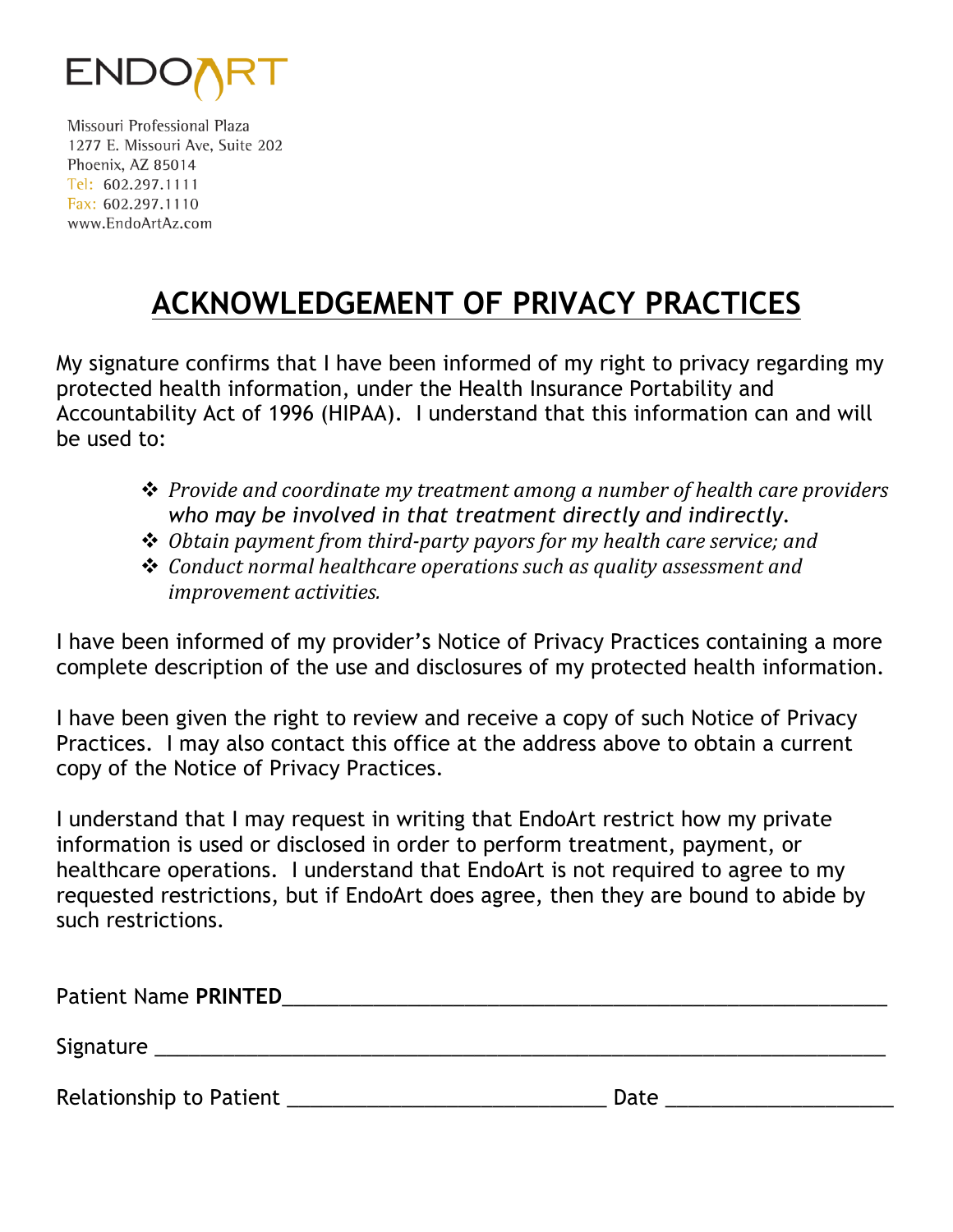

Missouri Professional Plaza 1277 E. Missouri Ave, Suite 202 Phoenix, AZ 85014 Tel: 602.297.1111 Fax: 602.297.1110 www.EndoArtAz.com

# **NOTICE OF PRIVACY PRACTICES**

This notice describes how dental/medical information about you may be used and disclosed and how you can get access to this information, therefore, please review it carefully.

The Health Insurance Portability & Accountability Act of 1996 (HIPAA) is a federal program which requires that all medical/dental records and other individually identifiable health information used or disclosed by us in any form, whether electronically, on paper or orally are kept properly confidential. HIPAA gives you significant new rights to understand and control how your health information is used. We have prepared this explanation of how we are required to maintain the privacy of your health information, and how we may use and disclose your health information:

• Treatment means providing, coordinating or managing health care and related services by one or more health care providers. An example of this would include a dental exam.

• Payment means such activities as obtaining reimbursement for services, confirming coverage, billing or collections and utilization review. An example of this would be sending a bill for your visit to your insurance company for payment.

• Health care operations include the business aspects of running our practice, such as conducting quality assessment and improvement activities, auditing functions, cost-management analysis and customer service. An example of this would be an internal quality assessment review.

We may also create and distribute de-identified health information by removing all references to individually identifiable information. We may contact you to provide appointment reminders or information about treatment alternatives, or other health related benefits and services that may be of interest to you. Any other uses and disclosures will be made only with your written authorization. You may revoke such authorization in writing and we are required to honor and abide by that written request, except to the extent that we have already taken actions relying on your authorization.

You have the following rights with respect to your protected health information, which you may exercise by presenting a written request to the privacy officer:

• The right to request restrictions on certain uses and disclosures of protected health information, including those related to disclosures to family members, other relatives, close personal friends, or any other person identified by you. We are, however, not required to agree to a requested restriction. If we do agree to a restriction, we must abide by it unless you notify us in writing to remove it.

• The right to reasonable requests to receive confidential communications of protected health information from us by alternative means or at alternative locations.

- The right to inspect, copy and amend your protected health information.
- The right to receive an accounting of disclosures of protected health information.
- The right to obtain a paper copy of this notice from us upon request.

We are required by law to maintain the privacy of your protected health information and to provide you with notice of our legal duties and privacy practices with respect to protected health information. This notice is effective as of January 1, 2010, and we are required to abide by the terms of the Notice of Privacy Practices currently in effect. **We reserve the right to change the terms of our** *Notice of Privacy Practices* **and to make the new notice provisions effective for all protected health information that we maintain. We will post and you may request a written copy of the revised** *Notice of Privacy Practices* **from the office. You have recourse if you feel that your privacy protections have been violated. You have the right to file a written complaint with our office or with the Department of Health & Human Services Office for Civil Rights about violations of the provisions of this notice, or the policies and procedures of our office. We will not retaliate against you for filing a complaint.**